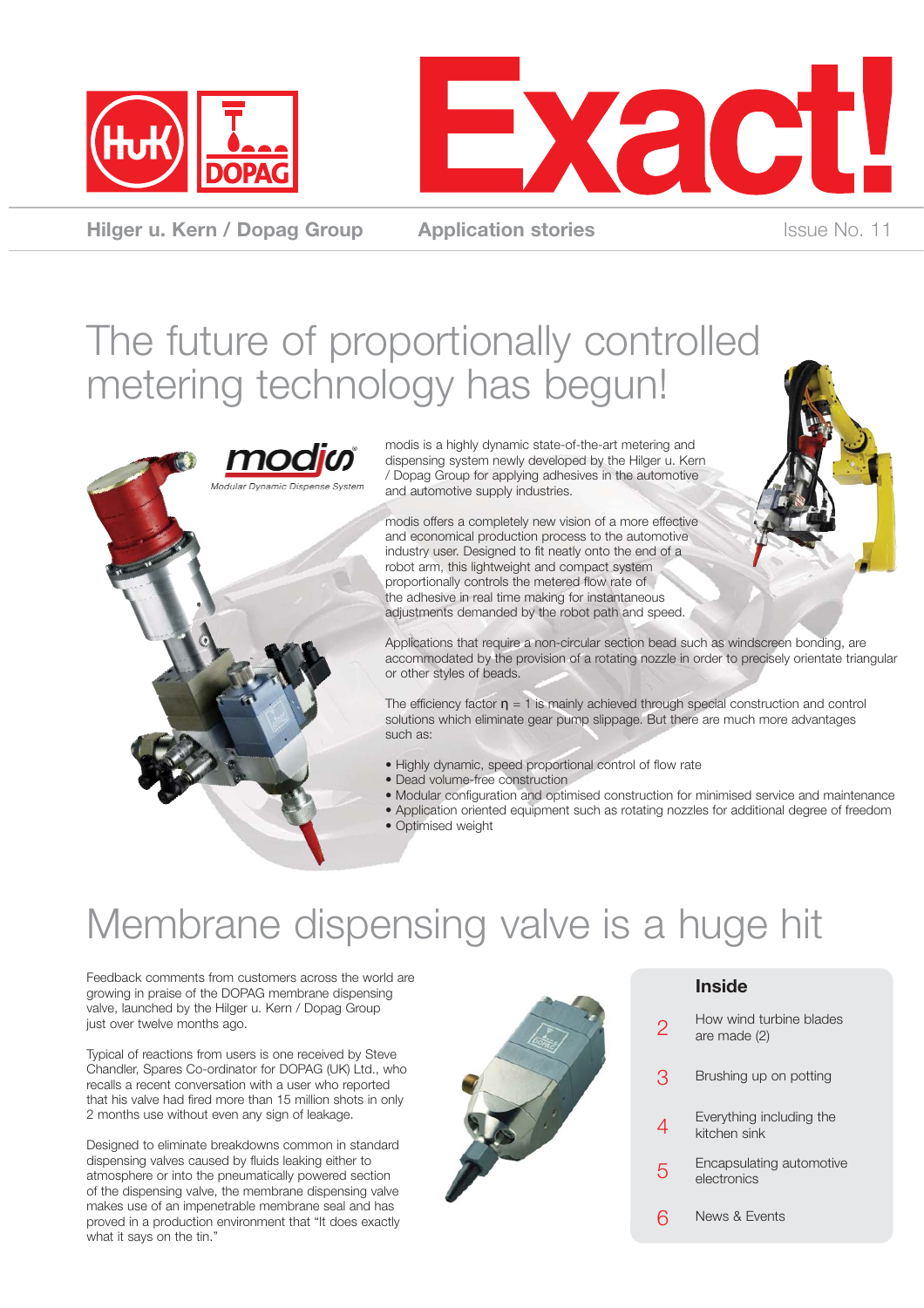#### **Exact!**



### Making blades

Gluing together and finishing wind turbine blades calls for innovative metering, mixing and dispensing systems



In the previous issue of Exact!, we looked at the vacuum supported resin infusion process used to introduce two component resin into fibre matting during the production of rotor blades. Following the demoulding of the two halves, they must be bonded together and finally finished with a smooth outer coat.

As with the vacuum supported infusion system, one of the most important aspects during the bonding of the two halves is to unsure total accuracy of the mixing ratio. This is a vital point since the life cycle of a wind energy system is directly connected to the mechanical attributes of the rotor blades.



*DOPAG ELDO-MIX Glue Resin System DOPAG ELDO-MIX Gel Coat System*

After all, approximately 600 kg of adhesive is applied to the mating surfaces during the bonding process. This procedure must be finished within a defined period, as curing of the mixture must not start before the assembly process is complete.

The ELDO-MIX Glue Resin System, from the Hilger u. Kern / Dopag Group has been especially developed for this purpose and is available as a static or mobile version. The mobile version can be moved parallel to the blade during the application process.

The adhesive is a pasty, thixotropic two component resin with a viscosity of up to several hundred thousand mPa s. The material is sometimes required to have gap filling properties and one or even both components are filled with glass fibres to ensure the stability of the finished product.

To reach a satisfactory output rate of 12 l/min (maximum output rate of the ELDO-MIX system is 20 l/min) with these material characteristics, the filling/refilling of the metering pumps must be guaranteed. For this reason, follower plate mounted eccentric spiral pumps are used to feed directly from 200 l drums.

Gel coating is used to protect the rotor blades from environmental conditions and is either applied into the moulds prior to the vacuum supported infusion process or as the final process, following bonding.

The ELDO-MIX Gel Coat System can typically reach output rates of between 2 and 5 l/min. The "A" component, which has a viscosity of approximately 35.000 mPa s, is fed through gear pumps, whilst the "B" component, which has a much lower viscosity of around 3.000 mPa s, uses magnetically coupled axial piston pumps.

The advantage of these types of pumps is that through their design and construction leakage is not an issue, even with speed frequency or back pressure changes. In addition they are hermetically sealed, which is important particularly for the "B" component as the hardener is hygroscopic and can form potentially damaging crystals.

The mixing ratio can be adjusted to suit the application; in this case it is mostly within the range of 100:30 to 100:50, whether working with polyurethanes or epoxy resins. Material is normally supplied by material pressure vessels mounted onto the chassis. During break times, the system is connected to a refilling station where the vessels are automatically refilled directly from 200 l drums.

The Hilger u. Kern / Dopag Group has already installed more than 30 such systems and each complete production line normally consists of three or four Resin Infusion Systems, two Glue Resin Systems and a single Gel Coat System.



2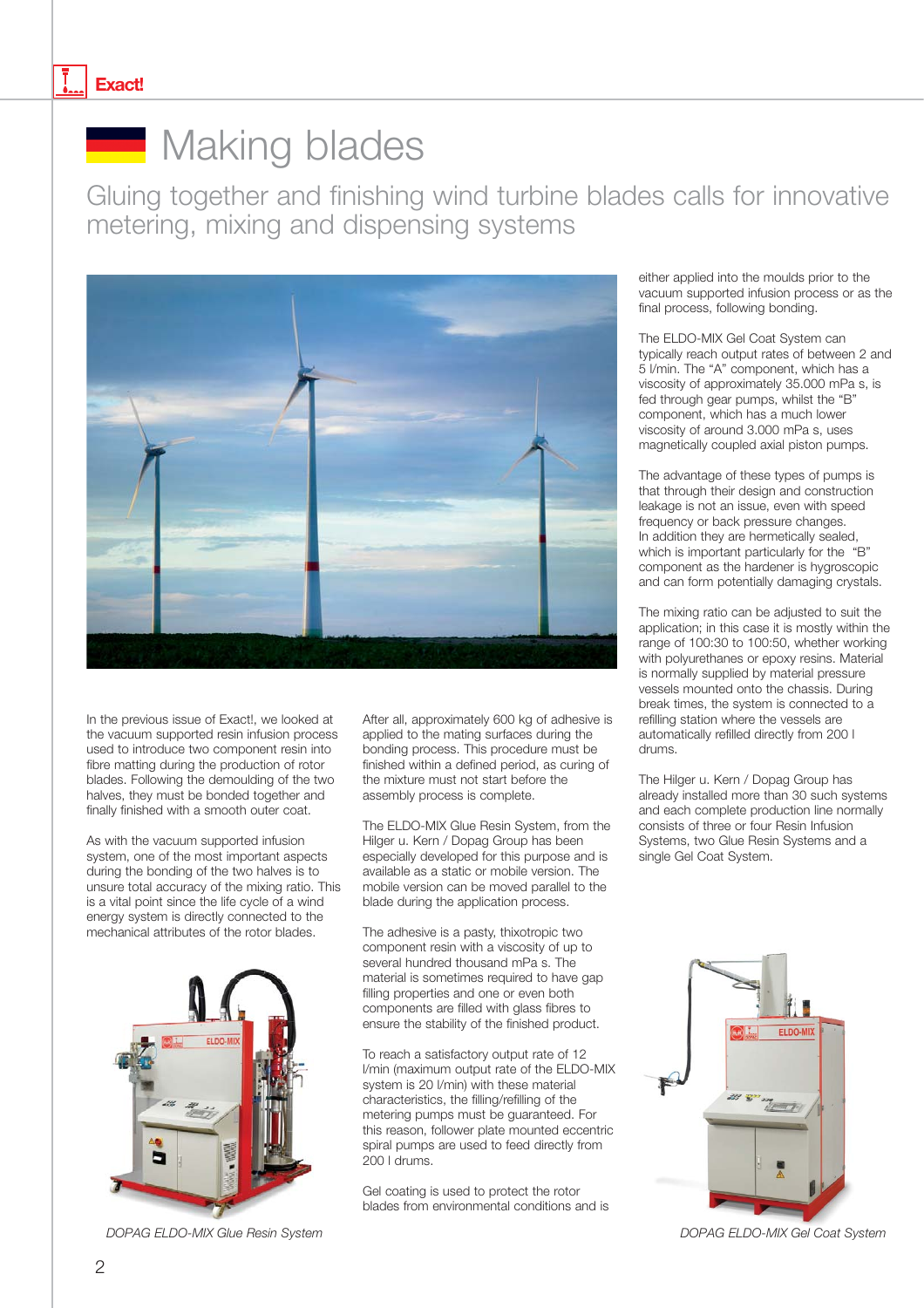# Giving waste the brush off



Installing a DOPAG VARIO-MIX reduces waste and boosts productivity for a South African paintbrush manufacturer



*RPS Marketing Manager Vanessa Bowes with Hamilton Brush's Plant Manager M. P. Malherbe*

When the time came to upgrade their brush potting facility, Hamilton Brush of Cape Town, South Africa, needed to be certain that any new equipment would not only increase productivity in line with demand but would considerably reduce the resin wastage that they currently experienced.

Operations Director Ian Knight was keen to point out that "Having a state of the art system that is supported locally is a huge positive factor for us." So after having considered a number of alternatives and following advice from local Hilger u. Kern / Dopag Group distributors RPS, they decided to invest in a DOPAG VARIO-MIX system.

The brush potting process involves metering, mixing and dispensing measured shots of two component epoxy resin at a mixing ratio of 100:20, into the brush ferrules after the bristles have been inserted, so as to firmly fix the bristles in place.

The existing system had been in use for a number of years and was showing signs of considerable wear, so much so that the accuracy and consistency of both the mixing and the shot size were open to question.

Additionally, mixing of the two components was achieved by means of a dynamic mixer, which required frequent and wasteful flushing of the mixed material in order to avoid curing

within the mixer leading to unwanted blockages, which meant that a great deal of care was required to ensure that the pot life of the mixed resin was not exceeded.

Crucially, since the introduction of the DOPAG VARIO-MIX system, Hamilton Brush has seen their productivity levels improve by an order of magnitude and they are now capable of producing significantly more brushes per day, from 12 mm right up to 100 mm in width.

Perhaps even more important, has been the introduction of the DOPAG twin dispensing valve fitted with disposable plastic static mixers, which has completely eliminated the possibility of blockages caused by mixed material within the dynamic mixer exceeding it's pot life, with the resultant down time and material wastage.

Most important of all though, has been the increase in confidence that has resulted from the consistent accuracy of the shot size.

Commented Ian Knight: "Our investment in a DOPAG resin dispensing system has resulted in the achievement of our productivity goals, which has given us a far higher level of confidence in the quality of the products that we produce."



"Our inve stment in the **DOPAG** dispensing system has resulted in the achievement of our productivity goals."

*Ian Knight, Operations Director, Hamilton Brush*



*Dispensing the mixed epoxy resin into the paint brush ferrules via a disposable plastic static mixer*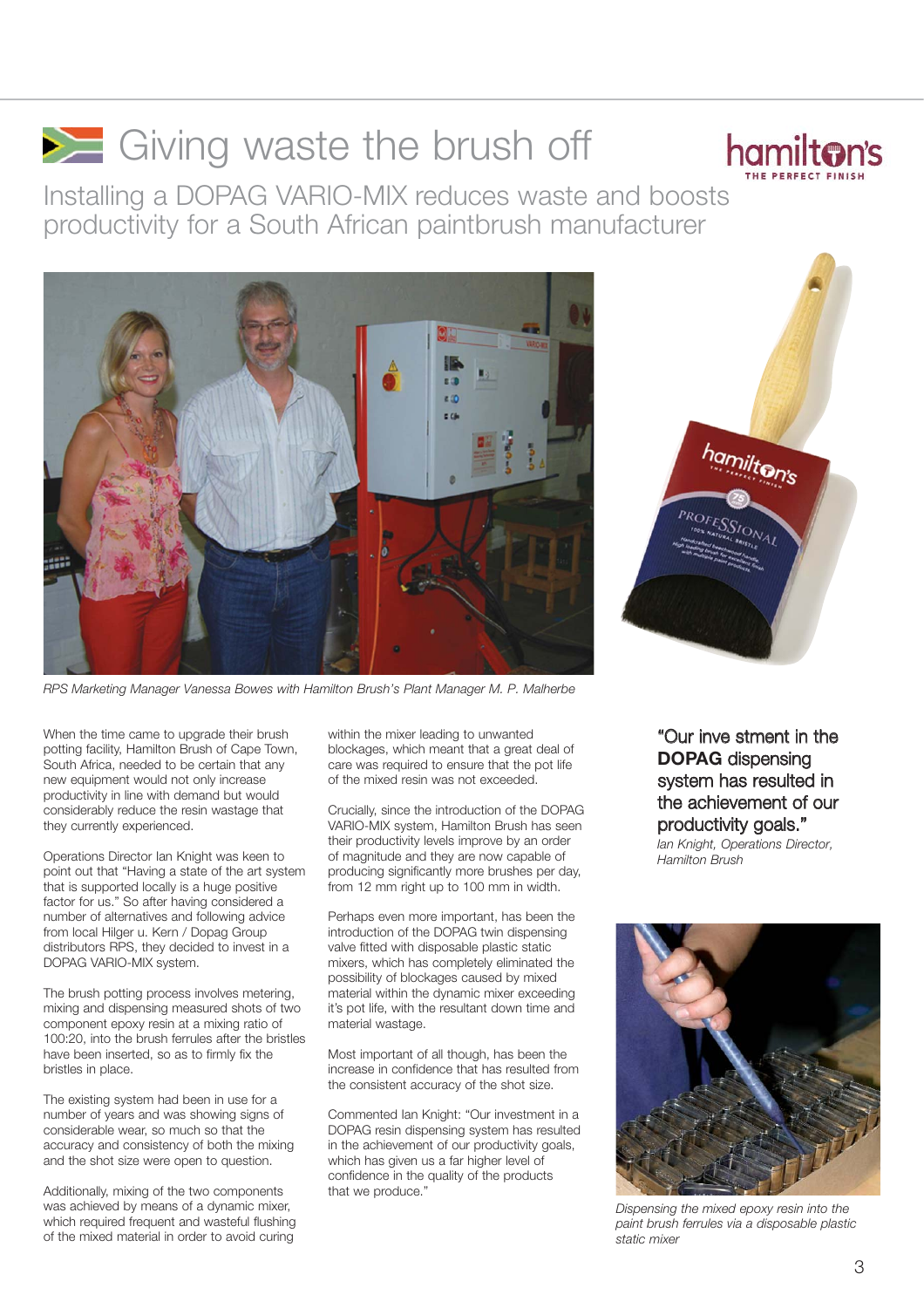#### **Fixing the kitchen sink** Improving quality and saving costs for a major European kitchen worktop manufacturer

Located in the town of Bjerringbro in Denmark, Implast is a subsidiary of the HTH business unit of Swedish group Nobia AB, one of Europe's largest manufacturers of fitted kitchens and bathrooms, who boast such household names as Magnet, Invita, Optifit and Poggenpohl amongst their brands.

Implast, who were founded in 1967, are themselves Scandinavia's largest manufacturer of laminated worktops for both kitchens and bathrooms, a considerable proportion of which are required for Nobia's Nordic operations.

In 2005, Implast produced over a quarter of a million worktops and as Nobia's Nordic operations have grown, so Implast's output of worktops has also grown.

Implast's production capacity is now projected to increase by 30% following a factory expansion programme, planned to meet the rising demand. The capacity will also increase through more effective production processes, a review of which will be completed 2007 with the goal of increasing capacity by a total of 65%.

A small part of this programme focuses on the permanent fixing of kitchen sinks onto worktops by means of an adhesive.

Implast have been using a two component epoxy resin adhesive manufactured by 3M



*DOPAG ECONO-MIX C*

for this operation for some time, with very satisfactory results. Its properties are perfect for their purpose, having outstanding stability under static loads coupled to high strength and excellent ageing characteristics.

However, the adhesive has previously been proportioned and mixed by hand, a process that can lead to the possibility of producing discrepancies in the mix ratio, which would alter the properties of the adhesive.

Additionally, the adhesive has a working life of less than ten minutes once the two components have been mixed, which can result in wasted material should more material be mixed than is needed for immediate use.

For these reasons, Implast chose to invest in a system that would accurately proportion the two adhesive components automatically, whilst at the same time dispense mixed adhesive only on-demand, thus eliminating the possibility of off-ratio adhesive whilst simultaneously reducing adhesive costs by mixing only the amount of adhesive that was required for each application.

The DOPAG ECONO-MIX C, recommended to Implast by DOPAG SCAN, has since proved to be the ideal solution for this application, proving to be quick, accurate, less wasteful and easy to use.

The DOPAG ECONO-MIX C is a compact double acting piston pump system driven by a reciprocating air motor, that has the ability to process two component medium viscosity materials, such as adhesives, polyurethanes, silicones and epoxy resins that have a required mix ratio of between 100:100 and 100:16. The mix ratio is infinitely variable between these two limits.

In this particular case, the epoxy resin is required to be proportioned and mixed at a ratio of 100:50 by volume.

Since the base component of the epoxy resin is of a higher viscosity than normal, such that it will not flow easily, it is fed to the inlet of the ECONO-MIX system by means of a DOPAG P30 drum pump, rather than utilising the standard pressure feed container.

However, the catalyst component, being of a lighter, flowable viscosity is fed directly from an on-board pressure feed container.







The base and catalyst components are proportioned by the ECONO-MIX metering pumps and fed under high pressure via flexible hoses, to the hand held twin snuffer dispensing valve.

Both components are kept completely separate until they enter the mixing block portion of the dispensing valve, which is fitted with a disposable plastic static mixing tube, where they are homogeneously mixed before being laid in bead form by the operator onto the worktop.

Should production cease for a period of time longer than the pot life of the resin, the mixing tube can simply be discarded and a new one fitted, avoiding entirely the necessity of flushing with solvent.

The system has proved to be a great success and has achieved the objectives of saving costs and time as well as improving quality.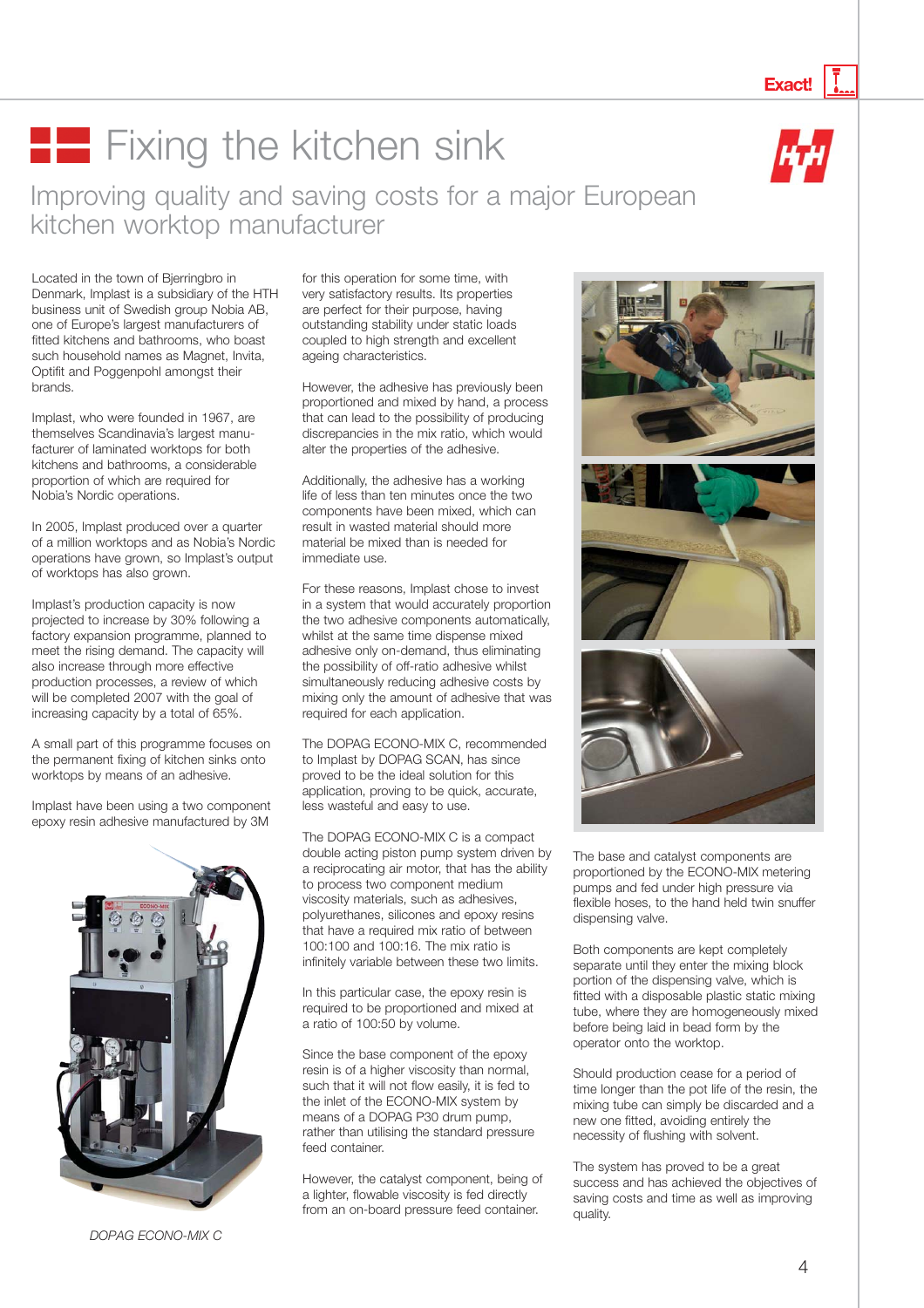#### **Exact!**

# Speeding up encapsulation



Scottish automotive electronic assembly manufacturer increases production with help from DOPAG MICRO-MIX

Founded in 1974, EMA is a privately owned contract electronics design and manufacturing company located in Glasgow, Scotland.

With an annual turnover of around £3 million their specialist expertise lies in the design and manufacture of RF, automotive, and security products and they believe they are probably the only contract design and manufacturing company in the UK to combine Tier1 design and manufacturing capabilities with a focus on mid-to-lowvolume products.

One such product currently in production for the automotive sector is a housing for an exhaust gas recirculation sensor.

The production process includes the requirement to encapsulate a 10 mm square Printed Circuit Board which has been inserted into the component.

When completed, the assemblies are loaded into trays before being presented by the operator beneath a dispensing point where 1 ml of mixed two component silicone is metered into each housing to encapsulate the PCB.

The silicone is mixed at a ratio of 100:100 by volume and it is important that when cured there remains a degree of flexibility to counter any vibration that may be caused by the movement of the vehicle's engine.



*Metering the mixed silicone onto the assembled PCB's*

The two components of the silicone encapsulant arrive at the factory in 18 kg drums and are fed separately to a DOPAG MICRO-MIX E metering, mixing and dispensing system by a pair of diaphragm pumps.

The MICRO-MIX E is a pneumatically driven shot type piston pump plural component metering, mixing and dispensing system, designed to meter pre-selected shots of two component materials on demand.

> It has a variable mixing ratio capability that can be set between 100:100 and 100:20 ratio by volume.

> > The two shot pumps are driven by a reciprocating air motor that transfers its power to the pumps via an adjustable lever system that allows both the mixing ratio and the shot size to be adjusted.

The system is fitted with a twin snuffer dispensing valve which is able to create a vacuum in it's outlet when shut off, ensuring that unwanted drips do not occur.

The two components of the proportioned silicone are kept entirely separate until they reach the outlet of the twin snuffer valve, at which point they enter a disposable, plastic static mixer.

In order to ensure consistency of the dispensing location, the plastic mixer tube is inserted into a metal shroud that compensates for any longitudinal inconsistencies that might be present in the plastic mixer tube.

In the event of mixed material exceeding it's pot life and subsequently curing in the mixer, it can simply be replaced at minimal cost, whilst avoiding the time consuming, expensive and environmentally damaging alternative of solvent flushing.

Since installation of the MICRO-MIX E system, EMA have been able to speed up the production of these components by approximately 50%, thereby satisfying the high volume production requirements of their customers.